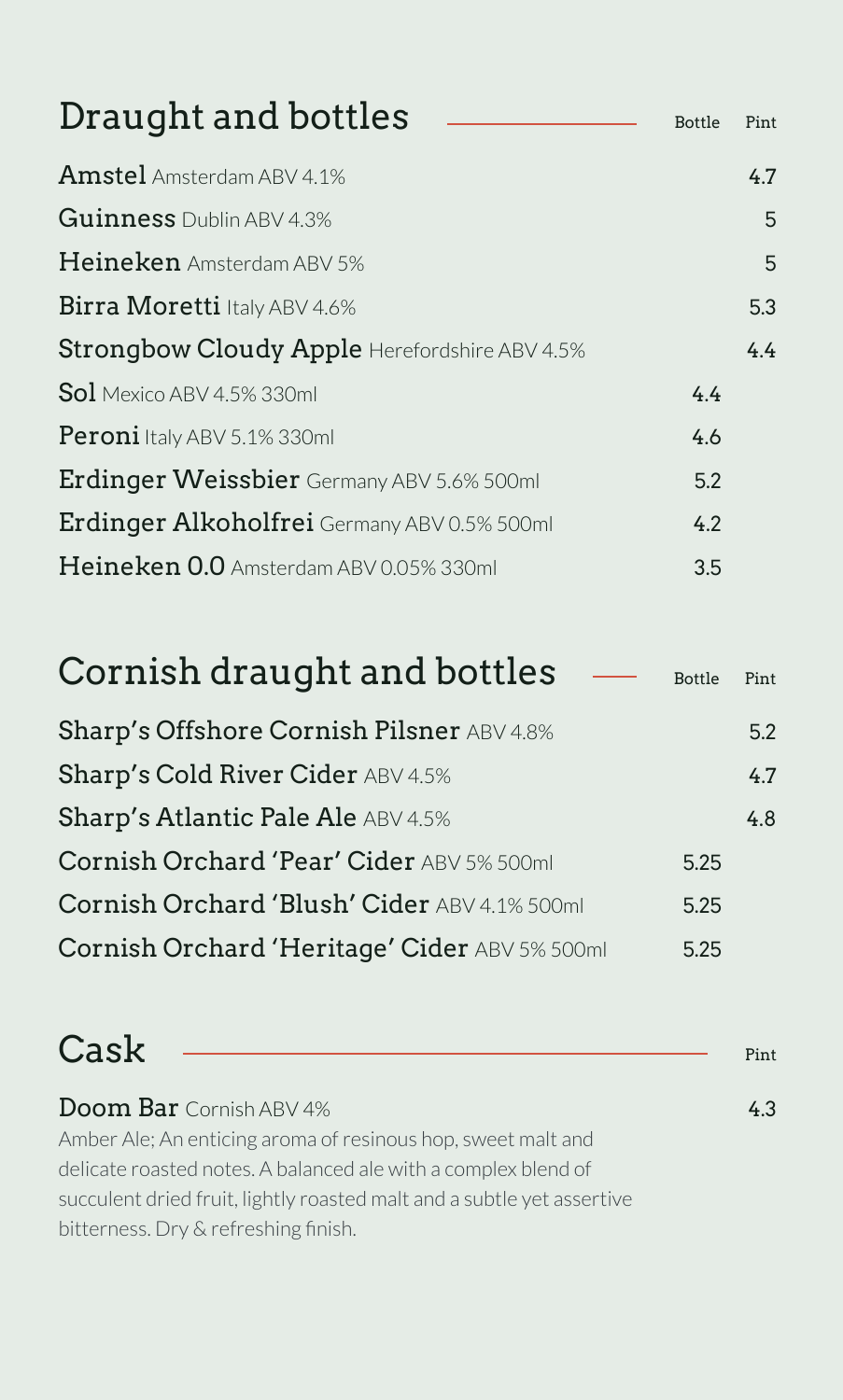| <b>Tribute</b> Cornish ABV 4.2%                                        | 43        |
|------------------------------------------------------------------------|-----------|
| Pale Ale; Light, hoppy, easy drinking ale. Zesty orange and grapefruit |           |
| flavours balanced with biscuit malt in this superb Cornish classic.    |           |
| Guest ales                                                             | $42 - 46$ |

An exciting range of guest ales from around the country and the globe including saisons, pale ales, IPAs, APAs, amber ales, golden ales, brown ales, red ales, honey ales, fruit beers, wheat beers, organic ales, stouts, porters, cask lagers & pilsners.Please ask a member of the team for today's guest ales.

| $\operatorname{Run}$ Served in 25ml measure                                                                                              |      |
|------------------------------------------------------------------------------------------------------------------------------------------|------|
| $K$ ra $\ker$ Caribbean ABV 40%<br>Blended with a secret selection of spices                                                             | 3.7  |
| Dead Mans Spiced Cornwall ABV 37.5%<br>Blended rum meets exotic spices to create<br>a unique and distinctive flavour profile             | 3.7  |
| Dead Mans Coconut Cornwall ABV 37.5%<br>Tropical flavours and a smooth twist of coconut                                                  | 3.7  |
| Dead Mans Coffee Cornwall ABV 37.5%<br>Spiced rum infused with coffee, full flavoured<br>yet rounded and nicely balanced                 | 3.7  |
| Goslings Black Seal Bermuda ABV 40%<br>A brilliant dark rum, rich and well balanced                                                      | 5.4  |
| <b>Mount Gay Barbados ABV 40%</b><br>Distictive notes of vanilla and banana, with underlying<br>notes of caramel, summer fruit and spice | 3.7  |
| Whisky Served in 25ml measure                                                                                                            |      |
| Johnnie Walker Black Label Speyside ABV 40%<br>A classic blended whisky                                                                  | 3.55 |
| Glenmorangie 10YO Highlands ABV 40%<br>Matured in white oak, a creamy and full bodied single malt                                        | 4.15 |

Pint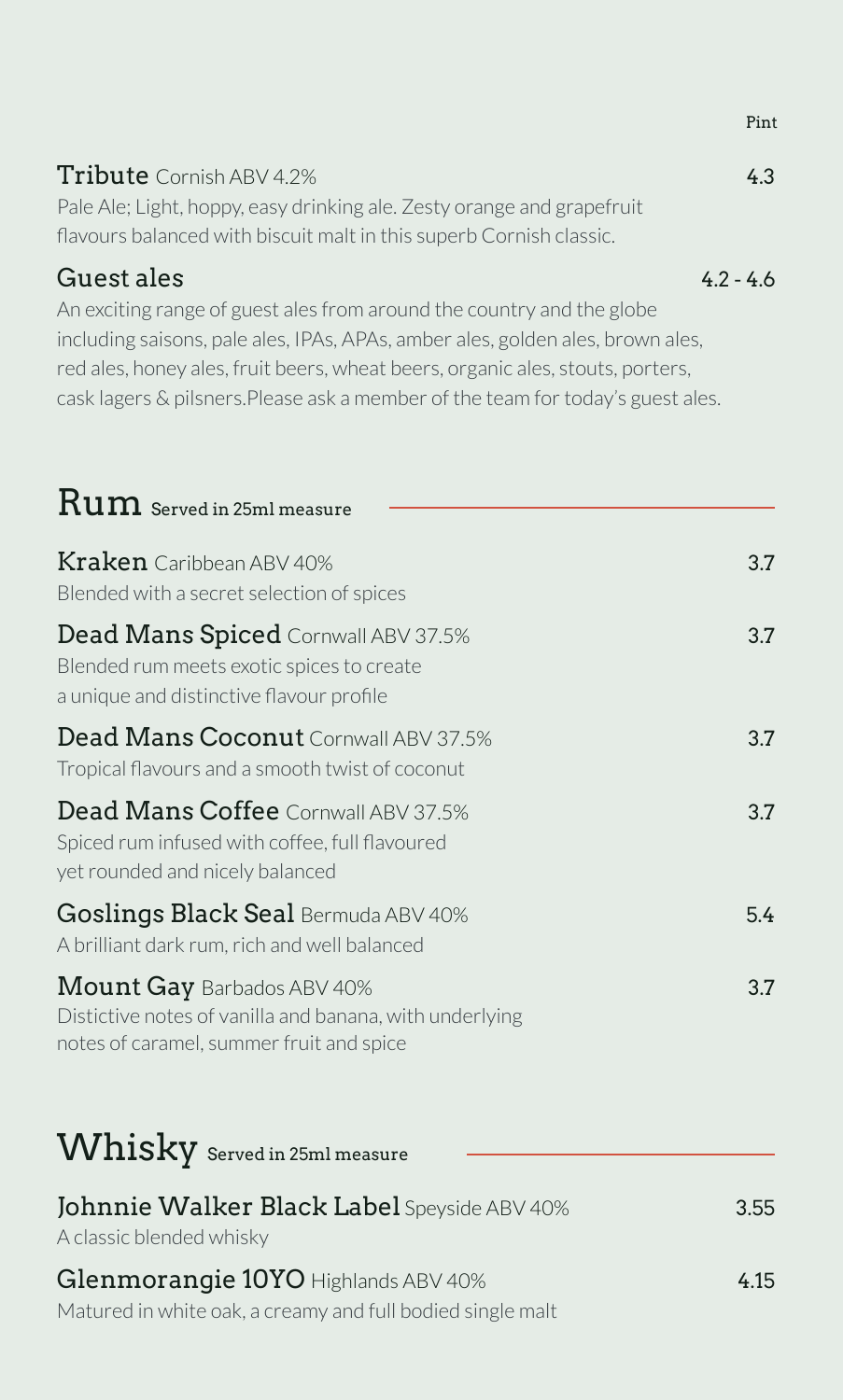| Dalwhinnie 15YO Highland ABV 43%<br>Elegant, smooth and medium bodied single malt                                                           | 4.15 |
|---------------------------------------------------------------------------------------------------------------------------------------------|------|
| Glenkinchie 12YO Lowlands ABV 43%<br>Light, soft and floral with surprising complexity                                                      | 4.15 |
| <b>Lagavulin 16YO</b> Islay ABV 43%<br>Deep, dry and exceptionally peaty                                                                    | 4.55 |
| Talisker 10YO Skye ABV 48%<br>Spicy complexity, smoky sweet character<br>and signature peppery finish                                       | 4.05 |
| <b>Jamesons</b> Ireland ABV 40%<br>A triple distilled, blended Irish whiskey                                                                | 3.45 |
| <b>Nikka From The Barrel</b> Japan ABV 51.4%<br>A complex blended whisky, full bodied with<br>lingering notes of fruit, caramel and vanilla | 6.8  |

|                                                                                                                                                                   | Schweppes/Fever-Tree |             |
|-------------------------------------------------------------------------------------------------------------------------------------------------------------------|----------------------|-------------|
| $Cornish Gin$ Served in 25ml measure                                                                                                                              |                      | 125ml 200ml |
| Tarquin's<br>Small batch gin distilled in Wadebridge,<br>incredibly fresh & delicate                                                                              |                      | 6.4 6.95    |
| Tinkture Rose<br>Light, floral, delicate, distilled with<br>fresh organic rose petals                                                                             | 8.05                 | 8.6         |
| Tarquin's Rhubarb & Raspberry<br>Coastal gin infused with delicious rhubarb and<br>raspberries to give this gin its beautiful blush                               |                      | 6.7 7.25    |
| Tarquin's Cornish Sunshine Blood Orange<br>Blood orange, summer fruits and aromatic gentian root<br>create this distinctive herbal flavour                        |                      | 6.7 7.25    |
| Tarquin's British Blackberry<br>Brilliant berries and a touch of local Cornish wildflower honey<br>combines to create this deliciously well balanced fragrant gin |                      | 6.7 7.25    |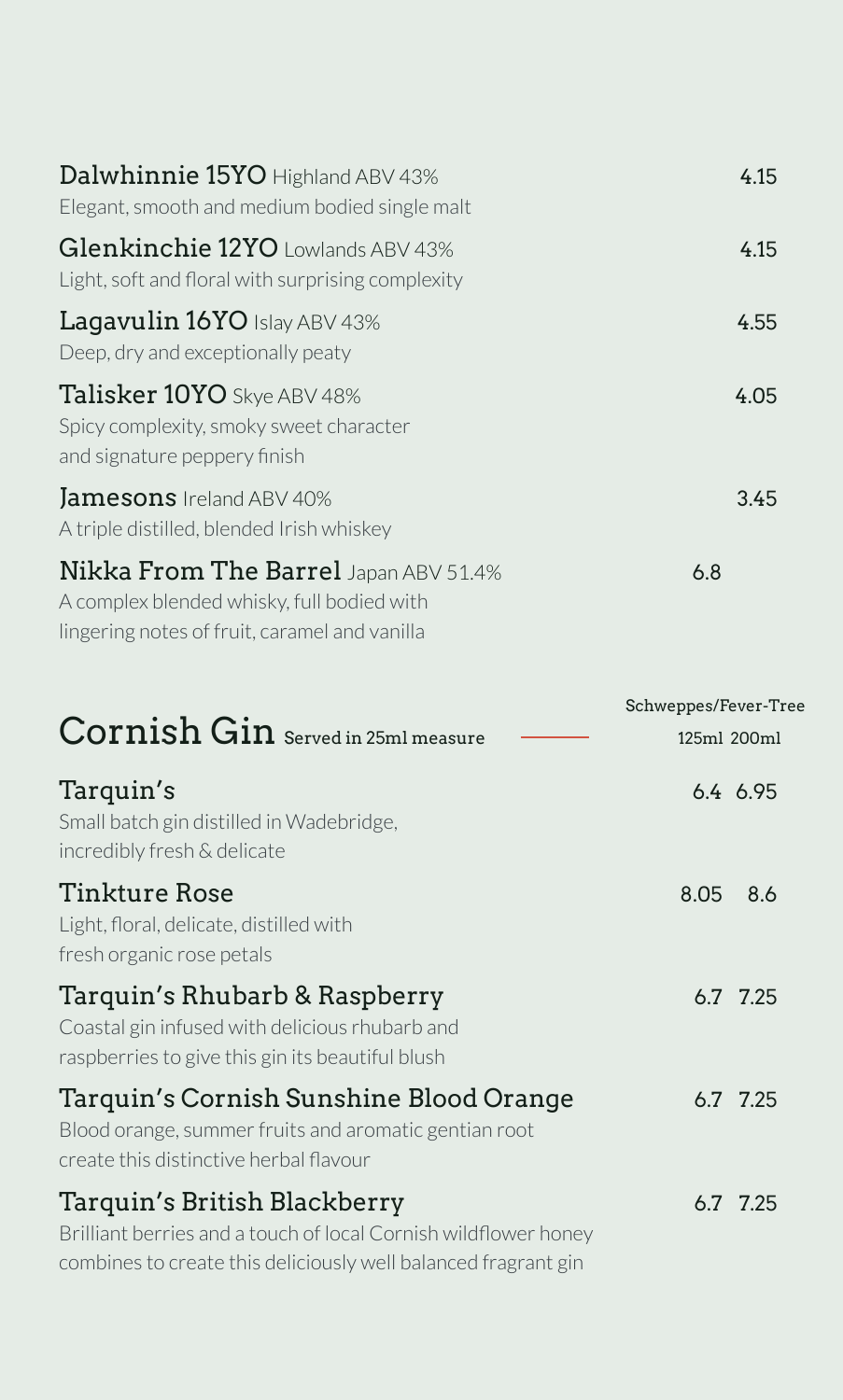| Tarquin's Sea Dog<br>Spicy juniper and cardamon with sweet, fragrant<br>citrus and pine. Winner of worlds best gin 2017                                 | 7.35                                | 7.9             |
|---------------------------------------------------------------------------------------------------------------------------------------------------------|-------------------------------------|-----------------|
| Tarquin's Strawberry & Lime<br>Strawberry paired with black pepper and juniper<br>with a burst of fresh lime                                            |                                     | 6.7 7.25        |
| Jynevra<br>Crafted from organic botanicals grown at the distillery                                                                                      |                                     | 6.7 7.25        |
| $Gins$ Served in 25ml measure                                                                                                                           | Schweppes/Fever-Tree<br>125ml 200ml |                 |
| <b>Hendrick's</b> Scotland<br>Infusing cucumber, rose petals, juniper & coriander                                                                       |                                     | 6.1 6.65        |
| <b>Plymouth Gin Devon</b><br>A blend of seven botanicals. A classic amongst gins                                                                        |                                     | $6.2\quad 6.75$ |
| <b>Bombay Sapphire Hampshire</b><br>Smooth and complex. Fresh citrus and juniper<br>with an elegant light spicy finish                                  |                                     | 5.7 6.25        |
| We serve: Schweppes tonic water: Indian & slimline<br>Fever-tree tonic water: Premium Indian, Refreshingly Light,<br>Mediterranean, Lemon & Elderflower |                                     |                 |
| Cocktails                                                                                                                                               |                                     |                 |
| Espresso Martini<br>Kahula, Smirnoff vodka, double espresso                                                                                             |                                     | 9               |

Bloody Mary 8.5

Smirnoff vodka, tomato juice, Tabasco, Worcestershire sauce

## Cranberry Margarita 9.5 Jose Cuervo tequila, Triple Sec, cranberry juice, orange juice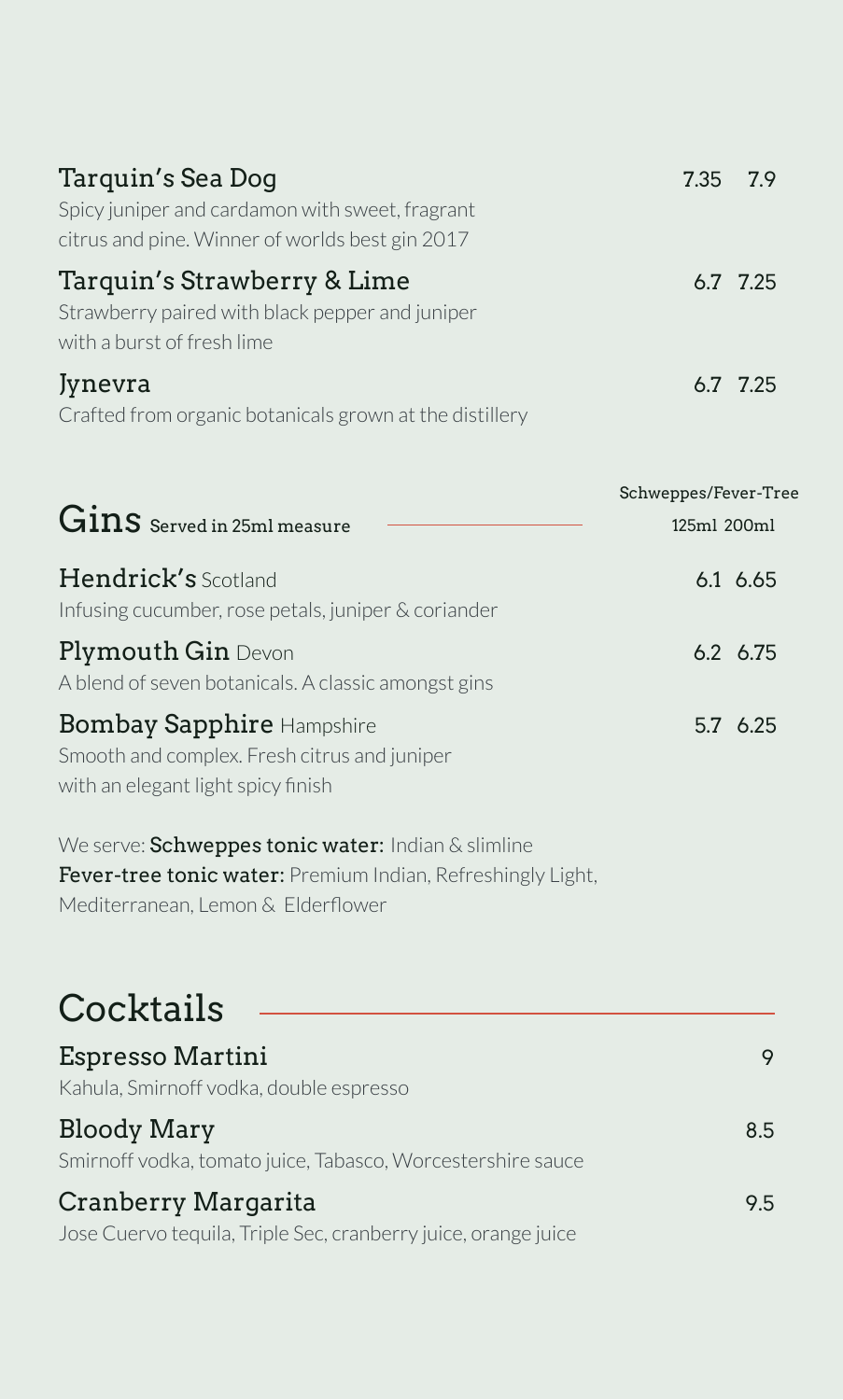| Amaretto Fizz                                                           | 8.5 |
|-------------------------------------------------------------------------|-----|
| Amaretto Disaronno, Prosecco, orange juice                              |     |
| <b>Winter Whisky Sour</b><br>Bulleit bourbon, orange juice, lemon juice |     |
| Spiced Apple                                                            | 9.5 |
| Jynevra gin, sparkling apple juice, cinnamon stick garnish              |     |

| <b>Bubbles</b>                                                                                                 | 125ml Bottle |    |
|----------------------------------------------------------------------------------------------------------------|--------------|----|
| Ca'del Console Prosecco Extra Dry Italy<br>Classic, highly refreshing prosecco                                 | 6.5          | 28 |
| Ca'del Console Rose Prosecco Italy<br>Fresh and delicate                                                       | 7.25         | 30 |
| Viticoltori Acquesi Rosé Brut Italy<br>Pale pink, crisp or chard fruit                                         |              | 29 |
| <b>Champagne Drappier Carte d'Or France</b><br>Great finesse, purity of fruit                                  |              | 55 |
| Champagne Drappier Rosé de Saignée Brut France<br>Candied peel & fresh berry notes with a crisp dry finish     |              | 65 |
| <b>Camel Valley 'Cornwall' Brut</b> Cornwall, UK<br>Fresh yeasty aromas, English hedgerow scents, good acidity |              | 45 |

| $\mathrm{Pink}$ 125ml available on request<br><u> 1989 - Andrea Station Books, amerikansk politiker (</u> | 175ml 250ml 500ml Bottle |  |
|-----------------------------------------------------------------------------------------------------------|--------------------------|--|
| Golden State Zinfandel Blush California, USA 5.8 7.95 15.5 22.5<br>Cranberries & watermelon               |                          |  |
| Pieno Sud Rosato Italy<br>Red fruits & orange blossom                                                     | 5.6 7.75 15 21.5         |  |
| Rosé Domaine Coste France<br>Pale pink, delicately fruity & dry                                           | 6.3 8.6 17 25            |  |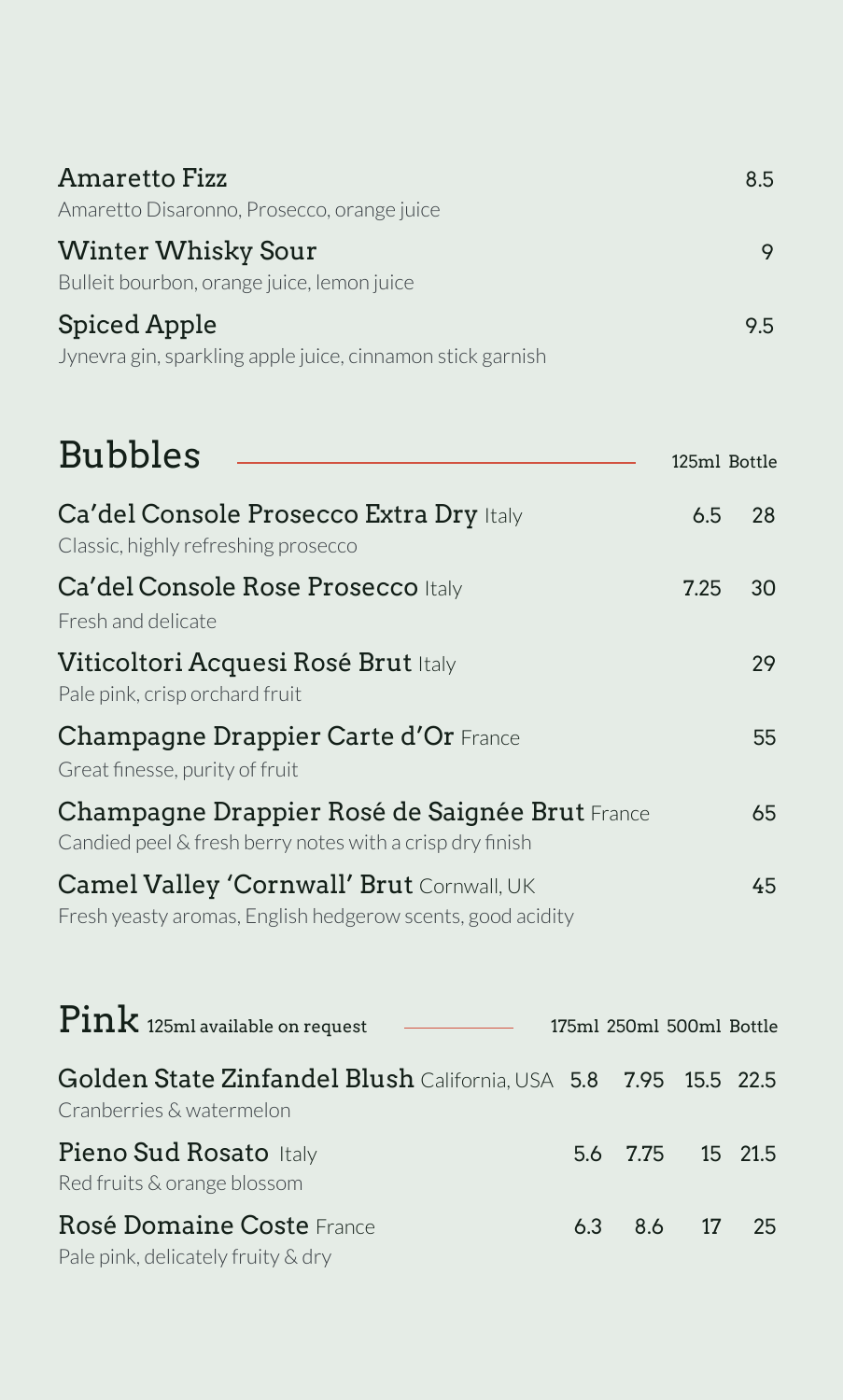| White 125ml available on request                                                                          |     | 175ml 250ml 500ml Bottle |                 |           |
|-----------------------------------------------------------------------------------------------------------|-----|--------------------------|-----------------|-----------|
| <b>Front Row Chenin Blanc</b><br>/Roussanne South Africa<br>Rich peachy aromatics with a crisp dry finish | 5.6 | 7.75                     | 15              | 22        |
| First Fleet Chardonnay Australia<br>Unoaked citrusy white                                                 | 5   | 7.1                      | 13.5            | 20        |
| Sauvignon Blanc Reserva Morande Chile<br>Dry, refreshing & full of flavour                                | 5.8 | 7.95                     | 15.5            | 22        |
| Pinot Grigio Terre de Noce Italy<br>Crisp, elegant & fresh                                                | 5.9 |                          | 8 15.75 23.5    |           |
| Picpoul de Pinet France<br>Citrus, pear & mineral tang                                                    | 6.6 | 8.9                      |                 | 17.5 25.5 |
| Sauvignon Blanc Feathersdrop New Zealand 7.35<br>Gooseberry & passionfruit                                |     |                          | 10.5 20.5 30.5  |           |
| <b>Montalto Organic Cataratto Sicily, Italy</b><br>Apples, nuts & citrus                                  |     |                          |                 | 24        |
| Serra da Estrela Albarino Spain<br>Zesty & fish friendly                                                  |     |                          |                 | 32        |
| Chablis Domaine Jean-Marc Brocard France<br>Precision minerals & classic fruit                            |     |                          |                 | 39        |
| <b>Sancerre Domaine Cherrier France</b><br>Pure, bright & mineral                                         |     |                          |                 | 43        |
| $\text{Red}$ 125ml available on request                                                                   |     | 175ml 250ml 500ml Bottle |                 |           |
| Pinot Noir Morandé Pionero Reserve Chile 5.8<br>Light & silky raspberry                                   |     | 7.95                     | 15.5            | 22.5      |
| First Fleet Shiraz Australia<br>Easy going delicious ripe fruit                                           | 5   | 7.1                      | 14 <sub>1</sub> | 20        |
| Les Templiers Cabernet Sauvignon France<br>Lush blackcurrant fruit                                        | 5.6 | 7.75                     | 15              | 22        |
| <b>Merlot Domaine La Prade France</b><br>Great balance of juicy fruit & savoury spice                     | 6.5 | 8.75                     | 17              | 24        |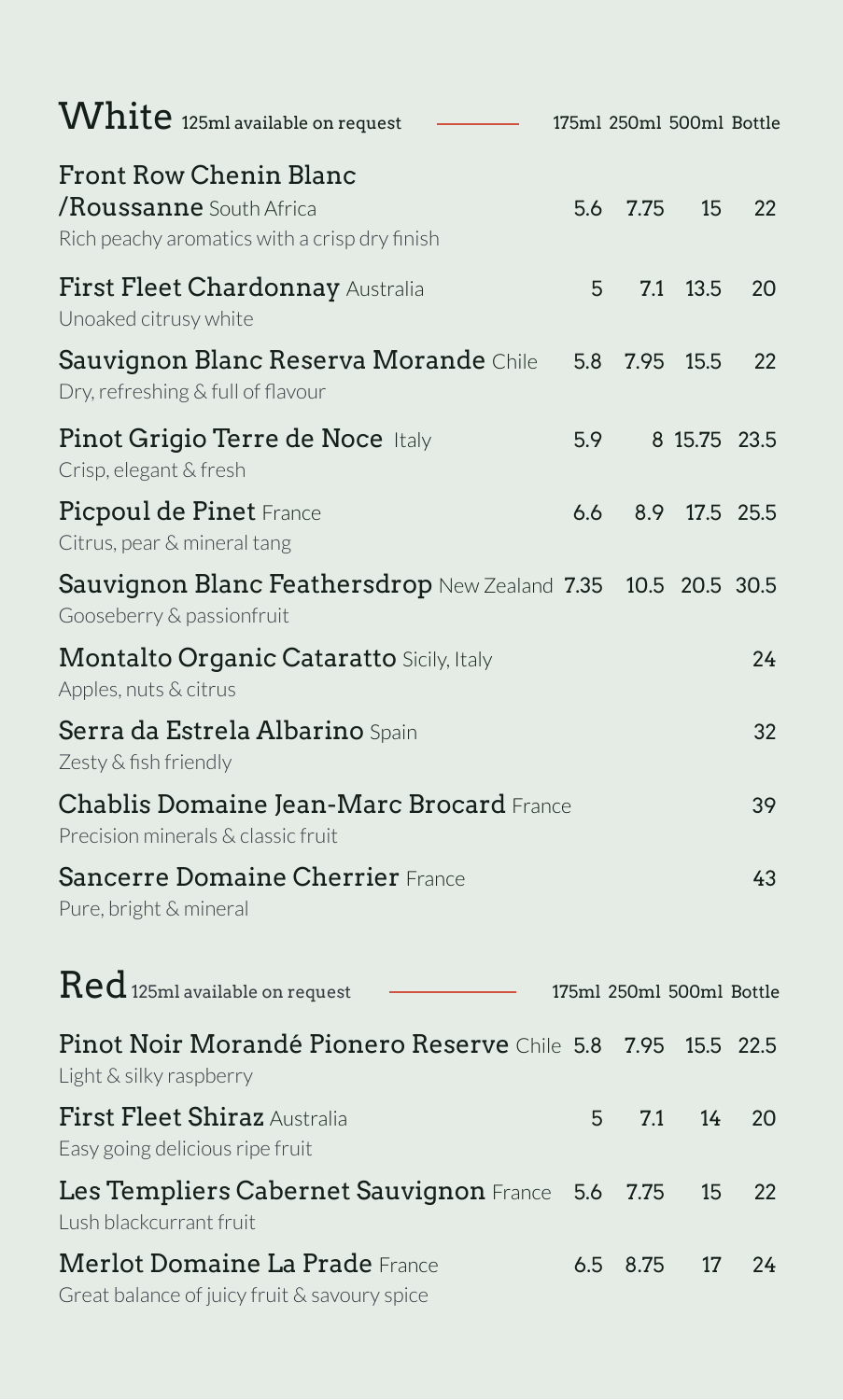|                                                                                                                          | 175ml 250ml 500ml Bottle |    |               |       |
|--------------------------------------------------------------------------------------------------------------------------|--------------------------|----|---------------|-------|
| Promesa Rioja Crianza Spain<br>Ripe berries & vanilla notes                                                              | 7.8                      | 12 | 23            | 32    |
| Finca La Colonia Malbec Argentina<br>Sweet & peppery aromatics                                                           | 6.9                      |    | 9.5 18.5 27.5 |       |
| Cassa Douro Tinto Portugal<br>Juicy redcurrants, raspberries & spice                                                     |                          |    |               | 27.5  |
| Tormaresca Neprica Primitivo Puglia, Italy<br>Smooth, soft & spice                                                       |                          |    |               | 29.5  |
| Chianti Superiore Santa Christina Italy<br>Cherry & violets                                                              |                          |    |               | 34    |
| Domaine Beaurenard Organic Côtes-du-Rhône France<br>A mini Châteauneuf- juicy & mineral                                  |                          |    |               | 36    |
| <b>Bourgogne Pinot Noir France</b><br>Outstanding old vine burgundy                                                      |                          |    |               | 38    |
| Sebastiani Zinfandel, Sonoma California USA<br>Dark summer fruits & intense palate                                       |                          |    |               | 44    |
| <b>Soft Drinks</b>                                                                                                       |                          |    |               |       |
| Cornish Orchards 250ml<br>Apple juice, Elderflower, Ginger Beer<br>Orange & Lemon Sparkle, Cranberry & Raspberry Sparkle |                          |    |               | 3.25  |
| Appletiser 275ml                                                                                                         |                          |    |               | 2.9   |
| Frobishers Fusion 275ml<br>Orange & Passion Fruit, Apple & Raspberry, Apple & Mango                                      |                          |    |               | 3.4   |
| Orange Juice 250ml                                                                                                       |                          |    |               | 2.8   |
| Coca Cola / Diet Coke bottle 330ml                                                                                       |                          |    |               | 3.2   |
| Draught Soda Half/Pint<br>Cola, diet cola, lemonade                                                                      |                          |    |               | 1.5/3 |